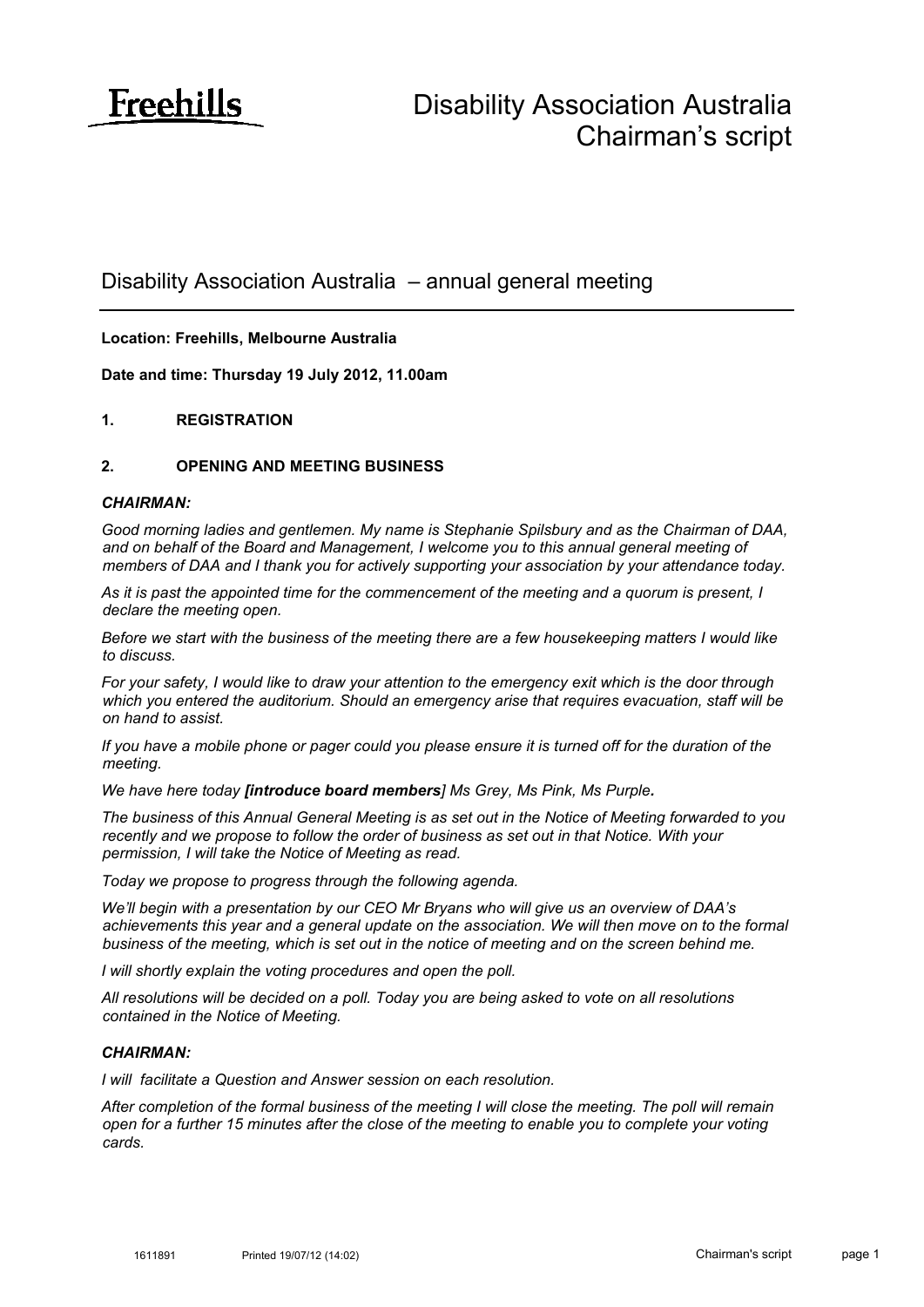# Freehills

*After the close of the meeting you will be invited to join the Board and Management in the foyer for light refreshments.* 

The votes will be counted after the poll has been closed. When the results are finalised, I will *announce the result. I expect it will take up to 1 hour to count the votes. If you are unable to stay until I announce the result, the results will also be available on the association's website.* 

*I now invite Mr Bryans to deliver his CEO presentation.* 

# **3. EXPLANATION OF VOTING PROCEDURE**

# *CHAIRMAN:*

*I will now explain the voting procedure.*

*In accordance with my powers, I have determined that each resolution be decided by a poll.* 

*I will shortly take you through each of the formal resolutions and you will have an opportunity to ask questions on each item.* 

*However, before doing so I will now call a poll on all items of business and open the poll so those who are unable to stay for the full duration of the meeting and wish to leave the meeting early have the opportunity to vote before leaving. While you may complete your voting cards at any time until the poll closes, I encourage you to stay and listen to the discussion before voting.*

# *CHAIRMAN:*

*When you registered this morning, you received a voting card. Please use this to vote on all resolutions. You can vote on each resolution by completing the voting card.* 

*When doing so, please read the text of the resolution, and cast your vote in accordance with the instructions on the voting card. Please deposit completed voting cards in one of the Ballot Boxes. Attendants are waiting by the exits with ballot boxes and will also pass through the hall. If you have any questions, please raise your hand and an attendant will be able to assist you.*

*If you are attending this meeting as a proxy, may I remind you that you must vote for or against each resolution according to any directions you have received from the member who appointed you as their proxy. If the member who appointed you did not give you instructions on how to vote on a particular resolution, you may vote as you choose on that resolution. If they directed you to abstain from voting on any of the resolutions, you are not permitted to vote on that resolution and must leave that part of the voting card blank. Again, if you have any questions, please raise your hand and an attendant will be able to assist you.*

*Mr Green will act as Scrutineer, and will oversee the tallying of the votes.* 

*Ordinary resolutions must be supported by a 50% majority of votes cast by members present at this meeting in person or by proxy and entitled to vote on the resolution.* 

*Special resolutions must be passed by at least 75% of votes cast by members present at this meeting in person or by proxy and entitled to vote on the resolution.* 

# *CHAIRMAN:*

*Any resolution passed today will bind every member, regardless of whether you vote in favour of the resolution or otherwise and regardless of whether a member is present today in person or by proxy.*

*As I have mentioned, the poll will close 15 minutes after I have closed the meeting and I will invite you to join the Board and Management in the foyer for light refreshments. After the poll has closed, the votes will be counted. Once I receive the Scrutineer's report on the result of the poll, I will announce the result.*

*I will now move through each of the items of business and you will have an opportunity to ask questions on each item.*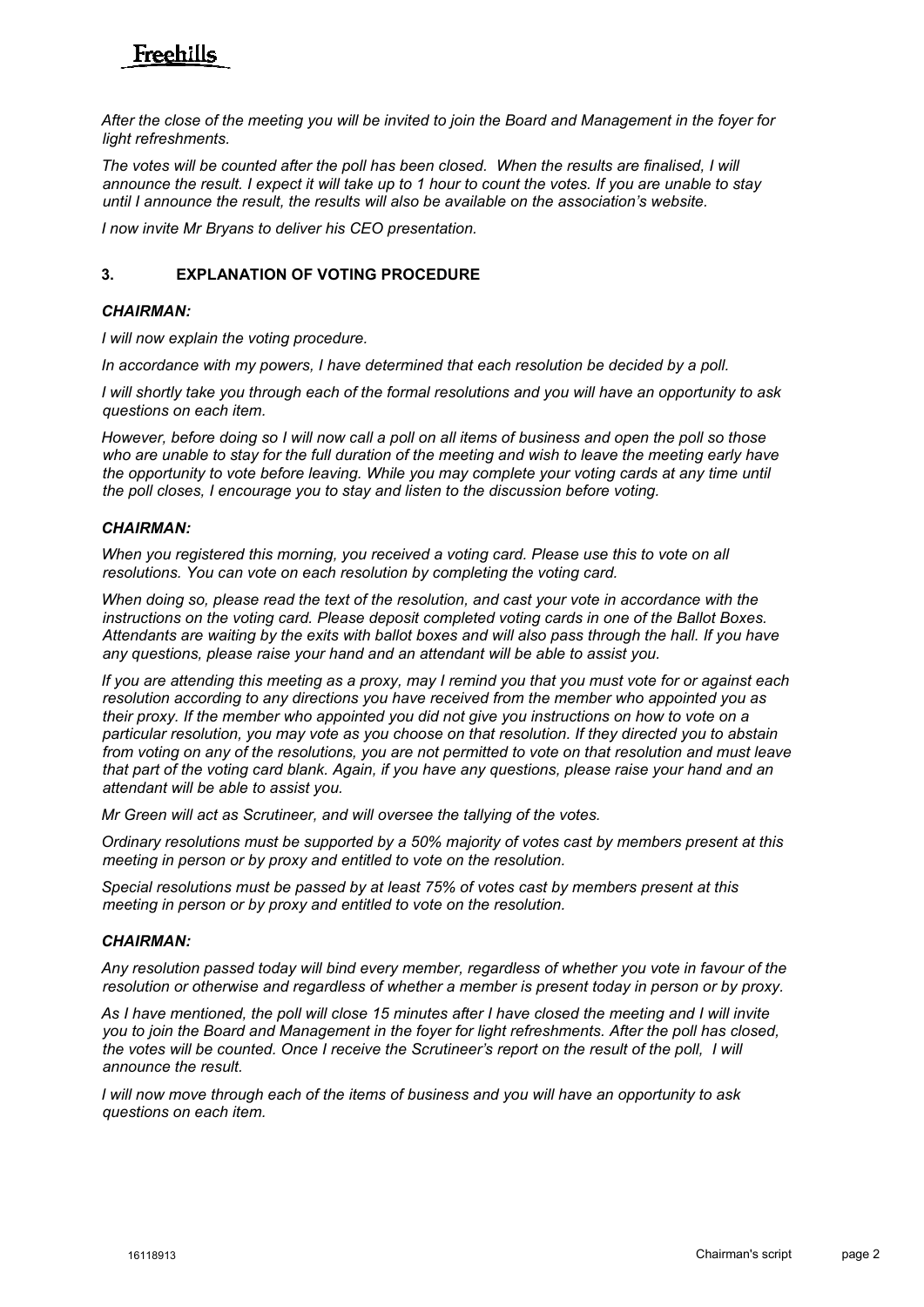# Freehille

# **4. ITEMS OF BUSINESS**

# *CHAIRMAN:*

### **4.1 Receive and consider the financial report for the financial year ended 30 June 2012**

*The first item of ordinary business listed in the Notice is to receive and consider the financial reports for the year ended 30 June 2012. Copies of the financial reports are available today at the meeting for any members wishing to see them. Copies of the reports have also been made available to members before the meeting as advised in the notice of meeting.*

#### *CHAIRMAN:*

*This item also gives members an opportunity to ask questions about DAAs operations.*

*Are there any questions or comments in relation to the report?*

# **4.2 APPOINTMENT OF AUDITOR**

### *CHAIRMAN:*

*The next item of business relates to the appointment of Pryce & Waterman as the auditors of DAA. We are extremely honoured to have such skilled auditors to review our affairs.*

#### *CHAIRMAN:*

*I* will now put forward the motion to amend the resolution to reflect the correct spelling of the name of *the proposed auditor. Please be aware that we are not voting on the original resolution to appoint the auditor, but a resolution to correct a spelling error in that resolution.*

*All those in favour, please raise your hand.*

*All those against, please raise your hand.*

*I declare the motion passed. As the motion has been passed, the amendment is accepted and I have made the changes to the resolution. The resolution now reads: "That Price & Waterman, being qualified to act and having consented to do so, be appointed as the auditor of DAA with effect from the financial year commencing 1 July 2012."*

*The amended resolution will be decided on a poll in the manner explained at the beginning of the meeting.* 

*If there are no further questions, I now move that amended resolution 1 to appoint Price & Waterman be approved as an ordinary resolution. Would you please complete your voting card in relation to Resolutions 1.*

# **4.3 ELECTION OF BOARD MEMBERS**

# *CHAIRMAN:*

*We will now move on to the resolutions to the election and re-election of board members.*

*Two board members, Ms Grey and Ms Pink retire by rotation in accordance with rule 58 of our constitution and offer themselves for re-election.* 

*Ms Purple was appointed as a casual vacancy to the Board in January of this year and, in accordance with rule 59 of our constitution, stands for election.*

#### *CHAIRMAN:*

*A biography of each board member who stands for election and re-election is included in your notice of meeting.*